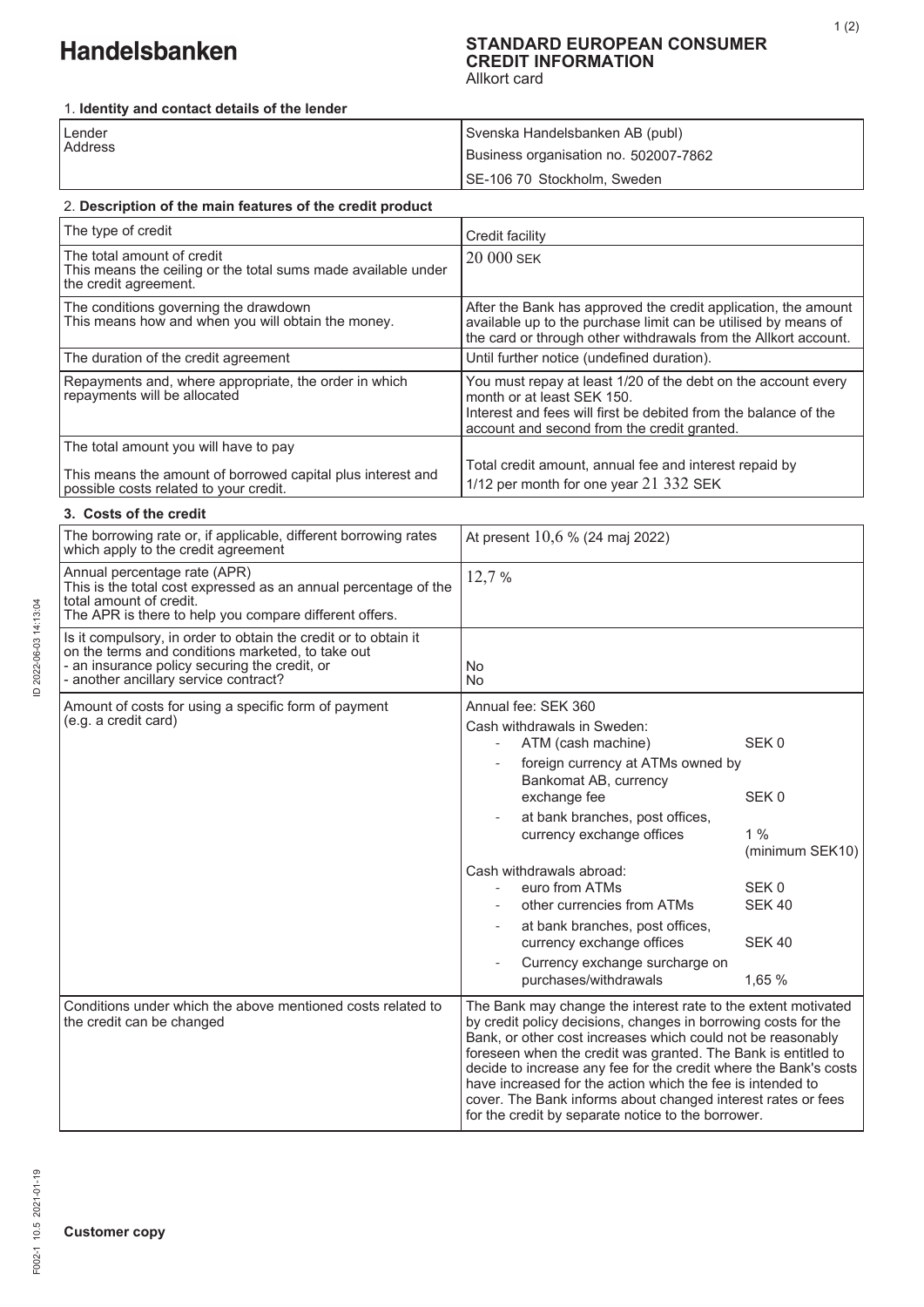# **STANDARD EUROPEAN CONSUMER CREDIT INFORMATION**

2 (2)

Allkort card

| Costs in the case of late payments<br>Missing payments can have severe consequences for you (e.g.<br>forced sale) and make obtaining credit more difficult. | If payment is not made in time, the borrower shall pay penalty<br>Interest on the amount due for payment. Penalty interest is<br>calculated as the current credit rate plus five percentage points.               |  |  |
|-------------------------------------------------------------------------------------------------------------------------------------------------------------|-------------------------------------------------------------------------------------------------------------------------------------------------------------------------------------------------------------------|--|--|
|                                                                                                                                                             | A delay charge is also due, currently SEK 100. The borrower<br>must also reimburse the Bank for work and costs involved in<br>monitoring and collecting the Bank's claim and for utilising<br>related collateral. |  |  |
| 4. Other important legal aspects                                                                                                                            |                                                                                                                                                                                                                   |  |  |
| بالمترود ومسامله والقائرين الكرمي المساوم فالاتتال                                                                                                          |                                                                                                                                                                                                                   |  |  |

| l Right of withdrawal<br>You have the right to withdraw from the credit agreement within<br>l a period of 14 calendar days.                                                                                                                                                                                                                                                                                                   | Yes                                                             |
|-------------------------------------------------------------------------------------------------------------------------------------------------------------------------------------------------------------------------------------------------------------------------------------------------------------------------------------------------------------------------------------------------------------------------------|-----------------------------------------------------------------|
| l Consultation of a database<br>The creditor must inform you immediately and without charge of Credit Information Act.<br>the result of a consultation of a database, if a credit application<br>Is rejected on the basis of such a consultation. This does not<br>apply if the provision of such information is prohibited by<br>European Community Law or is contrary to objectives of public<br>policy or public security. | The Bank will obtain credit information pursuant to the Swedish |
| Right to a draft credit agreement<br>You have the right, upon request, to receive a copy of the draft<br>  credit agreement free of charge. This provision does not apply if  <br>the creditor is at the time of the request unwilling to proceed to<br>the conclusion of the credit agreement with you.                                                                                                                      | Yes                                                             |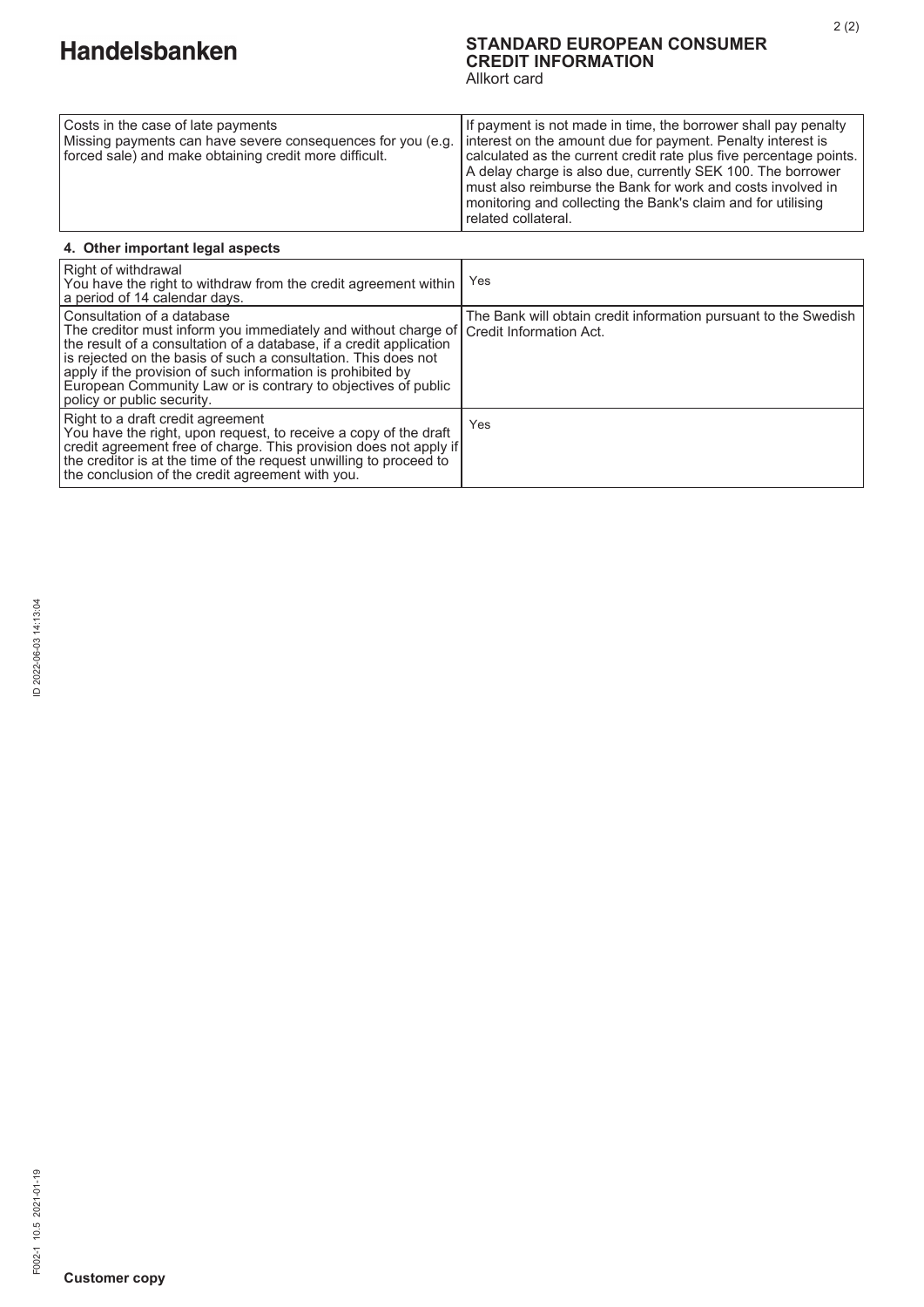# **Terms and conditions for the Allkort card**

#### **Card issuer and lender**

Svenska Handelsbanken AB (publ) SE-106 70 Stockholm, Sweden Corporate identity no: 502007-7862 Tel: +46 (0)8 701 1000 (Switchboard) www.handelsbanken.se Registered office: Stockholm

Handelsbanken is referred to below as "Handelsbanken" or simply "the Bank".

Handelsbanken is a registered banking company with a licence to conduct banking operations under the Swedish Banking and Financing Business Act. The Bank is under the supervision of the Swedish Financial Supervisory Authority and is registered with the Swedish Companies Registration Office.

#### **1. Introductory provisions**

The account holder/account holders (unless otherwise set out below, only the form "account holder" will be used hence meaning also the "account holders" when applicable) are liable to the Bank for card transactions carried out and other withdrawals from the Allkort account. The account holder is also liable for the interest and charges that are debited from the Allkort account and is responsible for ensuring that the credit facility is not exceeded, and that all cardholders are aware of and comply with the terms and conditions of the account. The cardholder is the person in whose name the card is issued, and may be either the account holder him/ herself or another person whom the account holder has authorised to operate the Allkort account using the card. In these terms and conditions, a "banking day" is a day when the Bank is open for business to the extent required to carry out a payment transaction normally a weekday.

#### **2. The Allkort account - deposits and credit**

Funds can be paid into the Allkort account. After an application and a credit assessment, the Bank may also grant a credit facility for the Allkort account. In carrying out this assessment, the Bank may request credit information. The available amount on the Allkort account consists of the funds deposited and the credit granted and can be utilised using the card or by means of other withdrawals in accordance with these terms and conditions. The Bank debits charges and interest on credit from the Allkort account, and pays interest on the credit balance.

The Bank reserves the right to reject an application for a card or a credit facility, or to grant a smaller credit facility than the sum applied for.

#### **3. Debiting transactions on the Allkort account**

Cash withdrawals from cash dispensers that are part of the Swedish ATM collaboration are debited from the Allkort account on the date of withdrawal, in the first place from deposited funds, and in the second place from credit granted by the Bank. The same applies to transfers from the Allkort account to other accounts. Other transactions - which have taken place during a thirty-day period, normally running from the 16th day of a month to the 15th day of the following month - reduce the amount available on the Allkort account on the transaction date, but are debited from the Allkort account as of the last banking day of the final month of the period. When this debiting is carried out, the sum is taken in the

first place from deposited funds and in the second place from credit granted by the Bank.

#### **4. Responsibility for card and card details**

The card is personal, and may only be used by the person to whom it is issued. The cardholder must not give the card to any other person, regardless of whether this will entail increased risk of unauthorised use of the card. The same applies to details of the card number, validity period and the security code on the reverse side of the card (i.e. the card details). The card must be kept safe in the same way as money and other valuables, so that no other person is given the opportunity to use it. In environments with a high risk of theft, special vigilance must be observed, and a strict watch must be kept on the card. In the event of a burglary in the home, it is necessary to check that the card has not been stolen. The other instructions provided by the Bank together with the card must be followed.

The card must not be used in breach of legislation. Physical cards sent by post but not sent by the Bank (i.e. sent by the account holder or cardholder) may only be sent by post within Sweden, and as a registered letter.

The card may, in certain circumstances, be used to log on to the Handelsbanken Online Banking.

Immediately upon receiving the card, and before using it, the cardholder must sign the card in the designated place.

The card cannot be used until it has been activated as instructed by the Bank. An account holder may activate all cards that are linked to the Allkort account, while a cardholder who is not an account holder may only activate cards that are issued in his/her own name.

If the card is stored on a mobile device, the cardholder must have good control and supervision of the device in order to prevent unauthorised use.

The cardholder must also take all reasonable actions to protect the device against unauthorised use.

"*Mobile device*" is a mobile phone, tablet, laptop, watch, wristband or similar device which can access the internet or some other network for phone or data traffic.

If the cardholder stores the card details in a service for purchase of digital card details such as music or games, the cardholder is responsible for ensuring that no other person can use the saved card details, e.g. by using the applicable security settings.

#### **5. Responsibility for personalised security credentials**

The cardholder must protect the personal security credentials as stated in this agreement.

A *personalised security credential* means all types of security credentials which the Bank provides or accepts for purposes of authentication when making a payment transaction using the card. Personal codes and biometric readers such as a fingerprint reader (e.g. Touch ID for Mobile BankID) are examples of this.

A *personal code* is a personalised function that the cardholder uses to verify their authorisation to perform transactions, such as a PIN, SMS code, MasterCard® SecureCode™ and password.

Each cardholder receives a PIN code to use with the card for cash withdrawals from cash machines (ATMs), for cash deposits in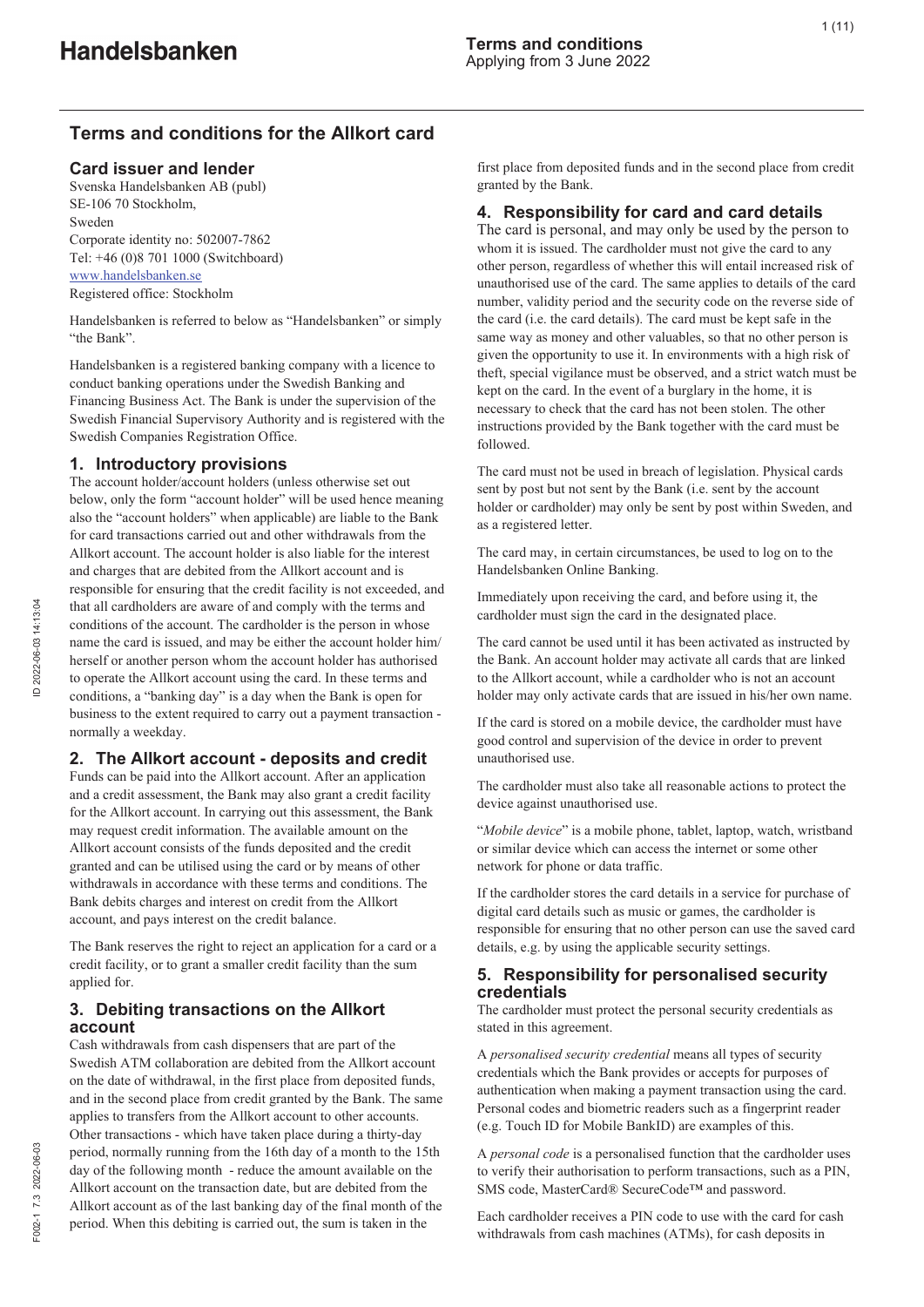Bankomat AB's deposit machines (below deposit machines) and for payments via an electronic point-of-sale terminal where a code may be utilised.

Cardholders undertake to protect the personal code by

- 1. not disclosing the personal code to anyone,
- 2. if there is an option of choosing a personal code not choosing a code which has any connection with the cardholder's civic registration number, card number or telephone number,
- 3. not noting down the code on the card, or keeping a note of the code together with the card or close to the card,
- 4. noting down the code only in such a way that unauthorised persons have no reason to assume that the note refers to a personal code,
- 5. immediately destroying the slip of paper stating the PIN code and the envelope containing it, once the cardholder has read the code,
- 6. immediately reporting to the Bank any suspicions that an unauthorised person has found out the code.

If the personalised security credential is stored on a mobile device, the cardholder must have good control and supervision of the device in order to prevent unauthorised use. The cardholder must also take all reasonable actions to protect the device against unauthorised use.

If the cardholder chooses to verify their identity using biometric information, such as a fingerprint stored on a mobile device, the cardholder is obliged to ensure that the cardholder's own biometric information can be used. The cardholder must, for example, ensure that no other person's biometric information is registered on the mobile device.

#### **6. Notification of blocking of card, etc.**

A request to block usage must be made as soon as the loss of a card has been discovered or if it can be suspected that an unauthorised person has found out the PIN, or that the card or card number has been used without authorisation.

If card details and/or a security solution are stored on a mobile device and the device is mislaid or it may be suspected that an unauthorised person has access to it, the card and/or security solution must be immediately blocked after such discovery or suspicion.

Use the following numbers: in Sweden 020-41 12 12, and from outside Sweden +46 8 41 12 122. If the card has been used without authorisation, the matter must also be reported to the police. If a card that has been reported lost is found again, it must not be used and must be immediately destroyed by the cardholder.

#### **7. Use of the card**

The cardholder may use the card to pay for purchases of goods and services at points of sale, for deposits in deposit machines and for withdrawal of cash from ATMs and at bank branches, post offices, currency exchange agencies, etc. The card can be used both in environments where the actual card must be present in order for a transaction to be authorised, e.g. manned and unmanned terminals, and in environments where only the card details are required, e.g. online commerce or by phone, and when using an application in a mobile device or a computer where the card details have been entered, e.g. a digital wallet.

To be able to use a digital wallet, a separate agreement is often required with the supplier of the wallet. When using a digital wallet, points 4 - 6 above apply in respect of its use and the use of the code or other security solution with associated personalised security credentials used in the digital wallet.

The cardholder authorises the transaction by providing the card or the card details. This can be done by reading the card's chip or magnetic strip, imprinting the card on a paper slip, by holding a contactless card against a card reader, by providing card information (card number, validity and, where applicable , CVV2/ CVC2 figures) in writing or orally or in some other manner as is available in the relevant environment, depending on the technology used, such as digital wallets. In certain cases, approval also requires a signature on a sales slip, the use of a code(s) such as a PIN code, password, the pressing of a key or other method as directed by the technical solution to complete a transaction.

With card equipped with a contactless function there is a possibility to, in card terminals activated for contactless payments, pay smaller amounts without using the PIN code. The contactless function is built in the card´s chip and cards with this function are provided with a special symbol.

A payment is executed by cardholder holding the card against the terminal. For contactless payment without using the PIN code there is certain amount limits, in Sweden at present 400 SEK for each purchase up to a total amount of 1 200 SEK. The amount limits can be changed and follows from www.handelsbanken.se If the card is used for contactless payments in other countries there can be other amount limits. If the transaction exceeds the current amount limit the transaction needs to be authorized by using the PIN code. For security reasons the cardholder may occasionally be asked to use chip and PIN code.

Authorisation is considered as an acknowledgement of the purchase or the withdrawn-/deposited amount, and in the case of a purchase/ withdrawal represents an affirmation that there are sufficient funds on the Allkort account. The cardholder is also obliged to show valid proof of identification if requested to do so by the point of sale.

The Allkort account may be debited in arrears for costs which occurred in connection with hotel stays, car rental or similar if the cardholder at the time of ordering the service or in an agreement with the merchant has been informed of this and approved it.

#### **8. Purchases and withdrawals in currencies other than SEK**

When the card is used for purchases or withdrawals in a currency other than Swedish kronor, regardless of whether this takes place in Sweden or abroad, the amount will be converted from the foreign currency to SEK at the exchange rate applied by the Bank. The same applies for returns.

Except for withdrawals in a currency other than Swedish kronor at ATMs owned by Bankomat AB, the exchange rate is a reference exchange rate set by Mastercard and applicable the day the transaction reaches Mastercard, plus a currency conversion surcharge (see price list). The account holder bears any exchange rate risk during the period from the date of the transaction until the transaction reaches Mastercard.

The account holder can obtain information on the reference exchange rate, which is changed regularly, by contacting the Bank.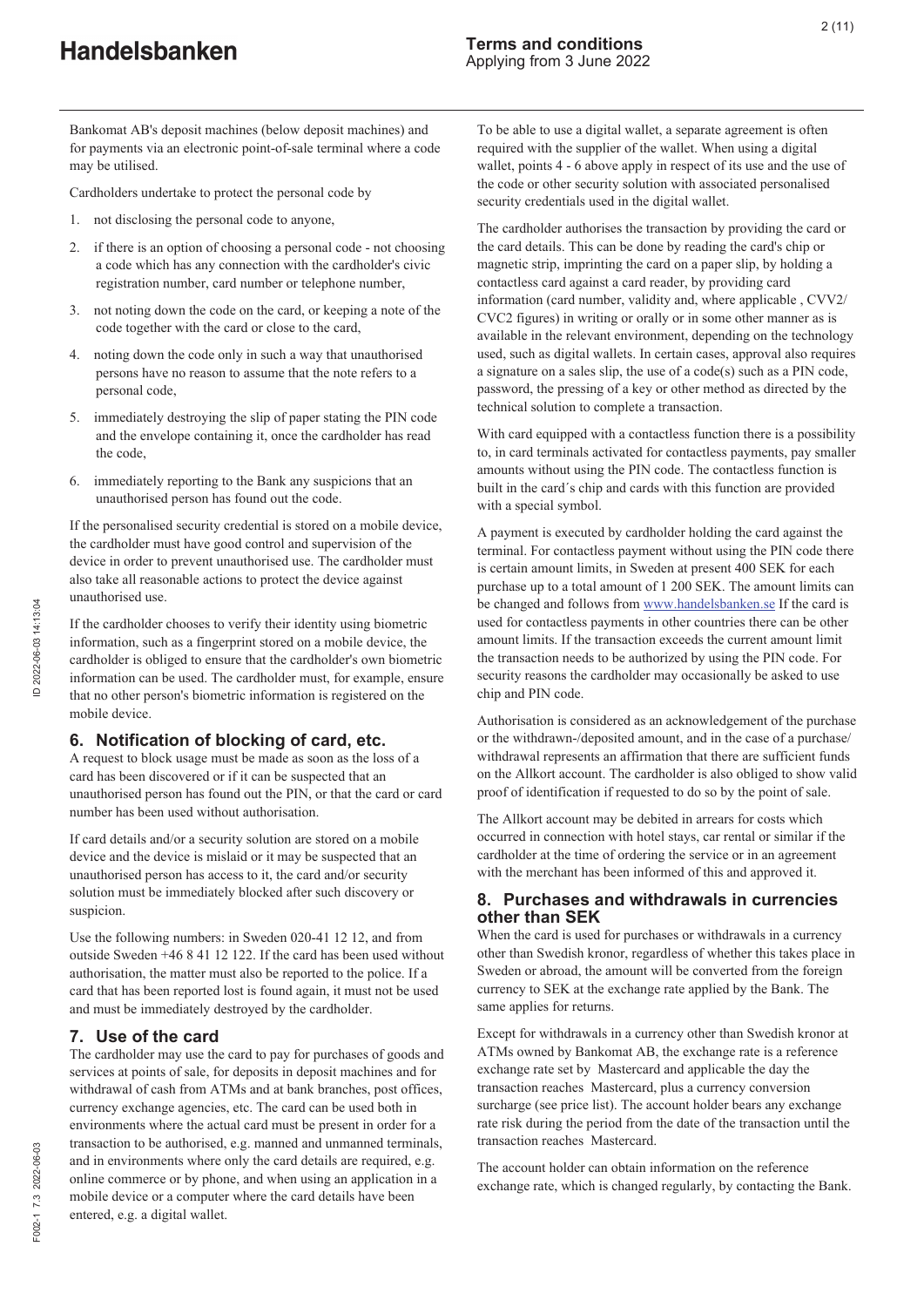That which is stated above in this section regarding conversion to Swedish kronor at the exchange rate applied by Mastercard and regarding the currency conversion fee, does not apply if, when buying goods or services outside Sweden, the cardholder accepts the merchant's offer to pay for the goods or services in Swedish kronor. Conversion to Swedish kronor will then be made at the point of sale at the exchange rate applied by the merchant or the merchant's card acquirer. That which is stated above regarding purchase of goods and services also applies to withdrawals at ATMs outside Sweden and to withdrawals in a currency other than Swedish kronor at ATMs in Sweden owned by Bankomat AB.

For purchases or withdrawals in euro or any other EEA currency within the EEA, the following applies.

To make it easier to compare different card issuers' currency exchange fees, the Bank states its total currency exchange fee in relation to the reference exchange rate issued by the European Central Bank (ECB). This information may change on a daily basis, and is available at www.handelsbanken.se.

In the event that the cardholder makes a purchase or a withdrawal in a EEA currency other than the Swedish krona, the Bank informs the cardholder of the total currency exchange fee in an electronic message. The message is sent in the form of a push notification via the Bank's Mobile Services (app). The cardholder is able to request that no further such messages are sent by the Bank. Information on how the cardholder can do so is provided on the Bank's Mobile Service and on the Bank's website.

The Bank's distribution of electronic messages does not affect the provisions in the agreement pertaining to when a transaction is considered to have been authorised or when the transaction is received by the Bank.

The cardholder bears all liability for costs related to data, internet and telephone traffic to/from their mobile device in connection with the Bank's electronic messages about currency exchange fees.

# **9. Receipt and execution of payment orders**

A payment order is received by the Bank when the point of sale's bank (the acquiring bank) transfers the payment order to the Bank. This takes place in accordance with the agreement between the acquiring bank and the point of sale. After the Bank has received the payment order, the purchase sum or withdrawn amount is debited from the amount available on the Allkort account.

In the event of a return, the Bank is responsible, as soon as possible after the point of sale's bank has transferred the returned amount to the Bank, for making this sum available to the account holder by increasing the amount available on the Allkort account.

#### **10. Maximum amount limits**

For security reasons, the Bank applies certain limits for the maximum amount for payment/cash withdrawal-/cash deposit per occasion and per time period. For cash deposits in deposit machines, the limit may also apply to the number of bank notes per deposit occasion. Exceeding these limits may prevent some transactions from being completed.

#### **11. Cancellation of payment orders**

An order from the cardholder for a transaction to be executed cannot be cancelled after the cardholder has authorised the transaction as described above. However, the cardholder may contact the point of sale to cancel a previously authorised payment order for a transaction or series of transactions that have not yet

been executed, in accordance with the terms and conditions and the time frame that were agreed upon by the cardholder and the point of sale.

#### **12. Complaints**

The point of sale is liable to the cardholder for faults in goods or services pursuant to legislation applicable in the country concerned. Complaints regarding goods or services shall therefore be made to the point of sale. In cases of purchases made on credit in Sweden, the Bank's liability is in accordance with the Swedish Consumer Credit Act.

Complaints regarding cash withdrawals, cash deposits or card debiting should be made to the Bank.

#### **13. The Bank's right to stop the card etc.**

The Bank reserves the right to stop the card on any of the following grounds:

- 1. there is a risk that the card cannot be used securely, for example for technical reasons,
- 2. there is a suspicion that there has been unauthorised use of the card, or that the card has been used in contravention of these terms and conditions or other instructions provided by the Bank, or
- 3. for Allkort accounts with a credit limit, there is a substantially increased risk that the account holder will not be able to meet his or her payment liability.

If an event occurs as stated in sub-sections 1 and 2 above, the Bank also reserves the right to close the account holder's possibility to make cash deposits in deposit machines.

The account holder will be informed of the card being stopped-/ closed as soon as this is possible, in the manner that the Bank generally provides information under these terms and conditions.

#### **14. Validity period of the card**

An issued card ceases to be valid after the expiry of the year and the month stated on the card. If the cardholder has complied with the terms, the Bank will provide the cardholder with a replacement card before the card expires.

#### **15. Revocation of authorisation to use the account**

The cardholder's right to operate the account using the card is valid until the account holder revokes this right. The Bank will then stop the card, and it will not be possible to use it further.

#### **16. Payment liability for unauthorised transactions**

If an unauthorised transaction has been made using the card, after notification from the account holder, the Bank shall repay the amount unless otherwise stipulated below.

If the Bank has repaid an amount to the account holder and the Bank subsequently establishes that the transaction was authorised or that, for another reason, the account holder was not entitled to be refunded the entire amount, the account holder is obliged to repay the Bank. The Bank is then entitled to debit the account holder's account with the relevant amount.

#### a) Liability for a maximum of SEK 400 (excess)

If it has been possible to perform unauthorised transactions using the card because the account holder or cardholder has not protected his/her personalised security credential, the account holder is liable for the amount, up to a maximum of SEK 400.

F002-1 7.3 2022-06-03

7002-1 7.3 2022-06-03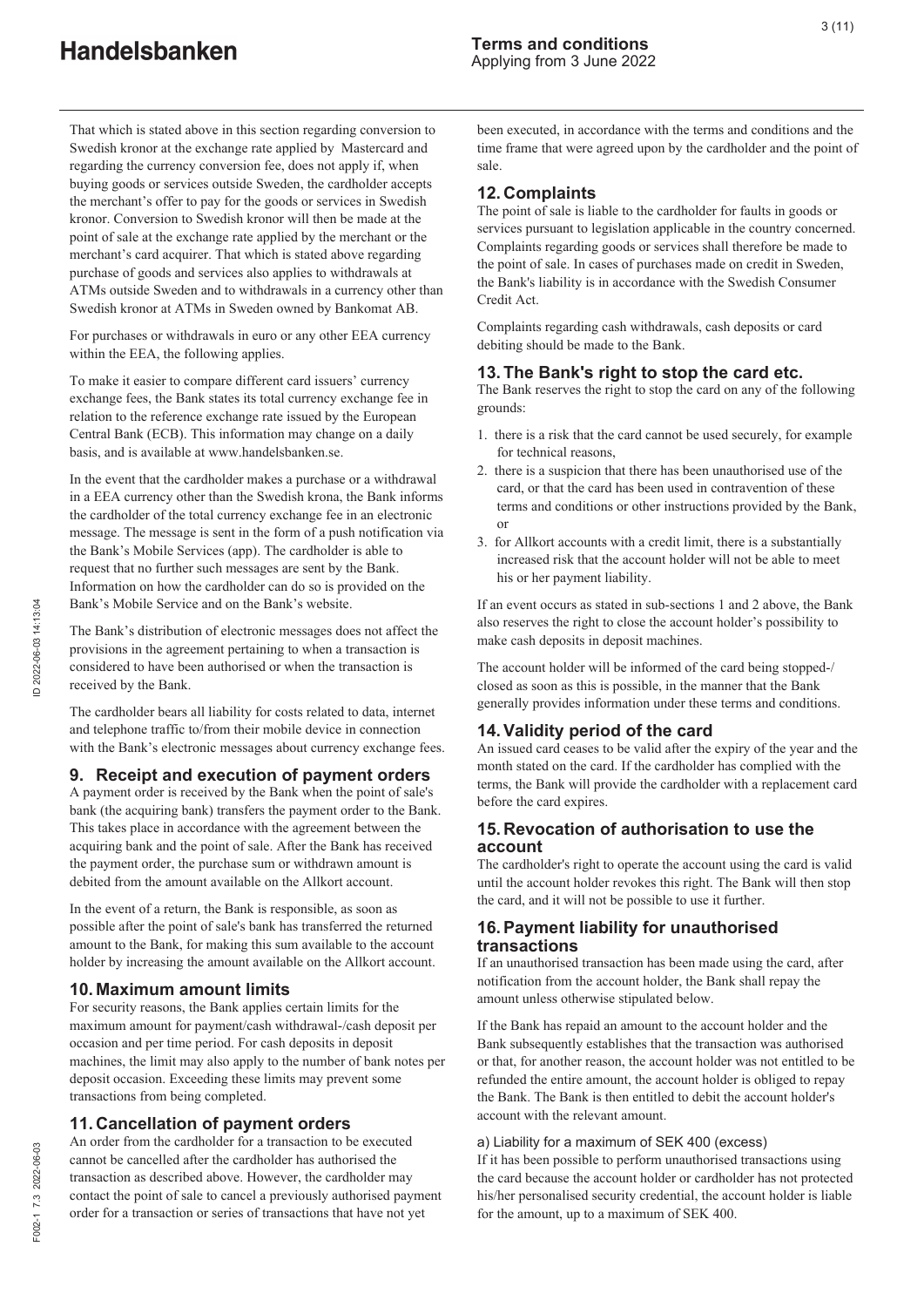**Handelsbanken** 

b) Liability in the case of gross negligence and particularly reprehensible actions

If it has been possible to perform unauthorised transactions using the card because an undertaking in accordance with these terms and conditions has been violated due to gross negligence, the account holder is liable for the amount, up to a maximum of SEK 12,000. If the account holder or cardholder has acted in a particularly reprehensible manner, the account holder must instead defray the entire loss.

#### c) Transactions after the card has been blocked

Notwithstanding that which is stated in a) and b) above, the account holder is not liable for any amount that is debited from the account as a result of unauthorised use of the card after the account holder or cardholder has requested that the card be blocked. However, this does not apply if the account holder or cardholder, through fraudulent actions, has caused or contributed to the unauthorised transaction.

#### d) Obligation to inform the Bank

The account holder shall, without undue delay from the time that he or she is made aware of an unauthorised transaction, report this to the Bank for investigation. If the account holder fails to do so, he or she will be liable for the entire amount that has been debited from the bank account. The same applies if the account holder has not notified the Bank at the latest 13 months after the amount was charged to the account. The Bank will charge an investigation fee if it transpires that the transaction(s) which are the subject of the investigation were not unauthorised.

#### e) Strong customer authentication

The account holder is not liable for any amount charged to the account if strong customer authentication was not required when the unauthorised transaction was electronically initiated. However, this does not apply if the account holder or cardholder, through fraudulent actions, has caused or contributed to the unauthorised transaction.

"*Strong customer authentication*" is authentication based on the use of two or more of the following mutually independent elements: (i) something only the user knows (such as a personal code), (ii) something only the user has (such as a log-in device or card) and (iii) a unique characteristic (such as the user's fingerprint).

# **17. Refunds**

This provision does not apply to card transactions where the beneficiary's payment services provider is domiciled outside the EEA.

The account holder is entitled to a refund from the bank of a payment transaction that has already been authorised and executed if:

- 1. the exact amount of the transaction was not stated when the transaction was authorised, and
- 2. the amount of the transaction exceeds the amount the account holder could reasonably have expected, considering his/her previous spending pattern, the terms of this agreement and other relevant circumstances.

At the request of the Bank, the account holder must show that the conditions for a refund have been met. There is, however, no right of refund if the difference in the amount is due to the exchange rate and the reference exchange rate the parties have previously agreed on.

The request for refund of an authorised transaction as described above must be made within eight weeks of the date that the amount was debited; otherwise, this entitlement is lost.

### **18. Cancellation insurance and travel insurance**

Separate terms and conditions apply to the cancellation insurance and travel insurance linked to the Allkort card.

#### **19. Customer bonus**

Cardholders are credited with bonus points when purchases are made using the card. "Purchase" refers to payment for goods or services. Cash withdrawals and transfers to accounts for bets with gaming companies, for purchase of virtual currency, etc. therefore does not give bonus points.

One Swedish krona gives one bonus point. The bonuspoints earned and bonus sums received in Swedish kronor are reported to the account holder on his or her account statement/invoice.

When a purchase sum is credited to the account (e.g. in the event of returns) the bonus balance is reduced by this sum..

Bonus sums are paid out in the form of fund units. The first time a bonus sum is paid out, the Bank opens a fund account for the account holder in a fund selected by the Bank. A fact sheet for the fund and the terms and conditions "Trading in Handelsbanken's non-complex funds" is available at www.handelsbanken.se/fonder.

For each 20,000 bonus points earned, the Bank buys SEK 40 worth of units in the fund concerned on behalf of the account holder; if bonus-boosting services apply as stated below, the Bank buys units worth the higher sum that the account holder is entitled to. If the account holder has several Allkort accounts, the points are added together. If the account holder already has a fund account in the fund concerned, the sum will be deposited in this account. Bonus points amassed during one month that have not reached the set level at which a bonus payment is made are saved and added to points earned at a later date. If the Allkort agreement (or all Allkort agreements if the account holder has several Allkort accounts) is terminated without the set level having been reached, the saved bonus points become void.

If there are two account holders for the same account, each account holder receives bonus points for his or her own purchases and a fund account is opened for each account holder. If persons entitled to make withdrawals (holders of extra cards) are linked to the account, their points earned are added together and are always reported for the person stated as Account Holder 1 on the application for the Allkort, regardless of whether this person is the sole account holder for the account.

A person who, in addition to an Allkort account, has one or more bonus-boosting services in any of the following five groups: mortgages, funds, savings in accounts, pension savings and monthly savings, receives a higher bonus sum as stated below. For funds, savings in accounts and pension savings to qualify, the market value or balance must amount to at least SEK 10,000 in the relevant group for the group to have a bonus-boosting effect. For each group that qualifies for boosting the bonus, the bonus sum increases by SEK 10, although no more than to a total of SEK 80 including the bonus for card purchases. Reconciliation of the number of services that qualify to boost the bonus takes place on the banking day before the Allkort purchases are invoiced.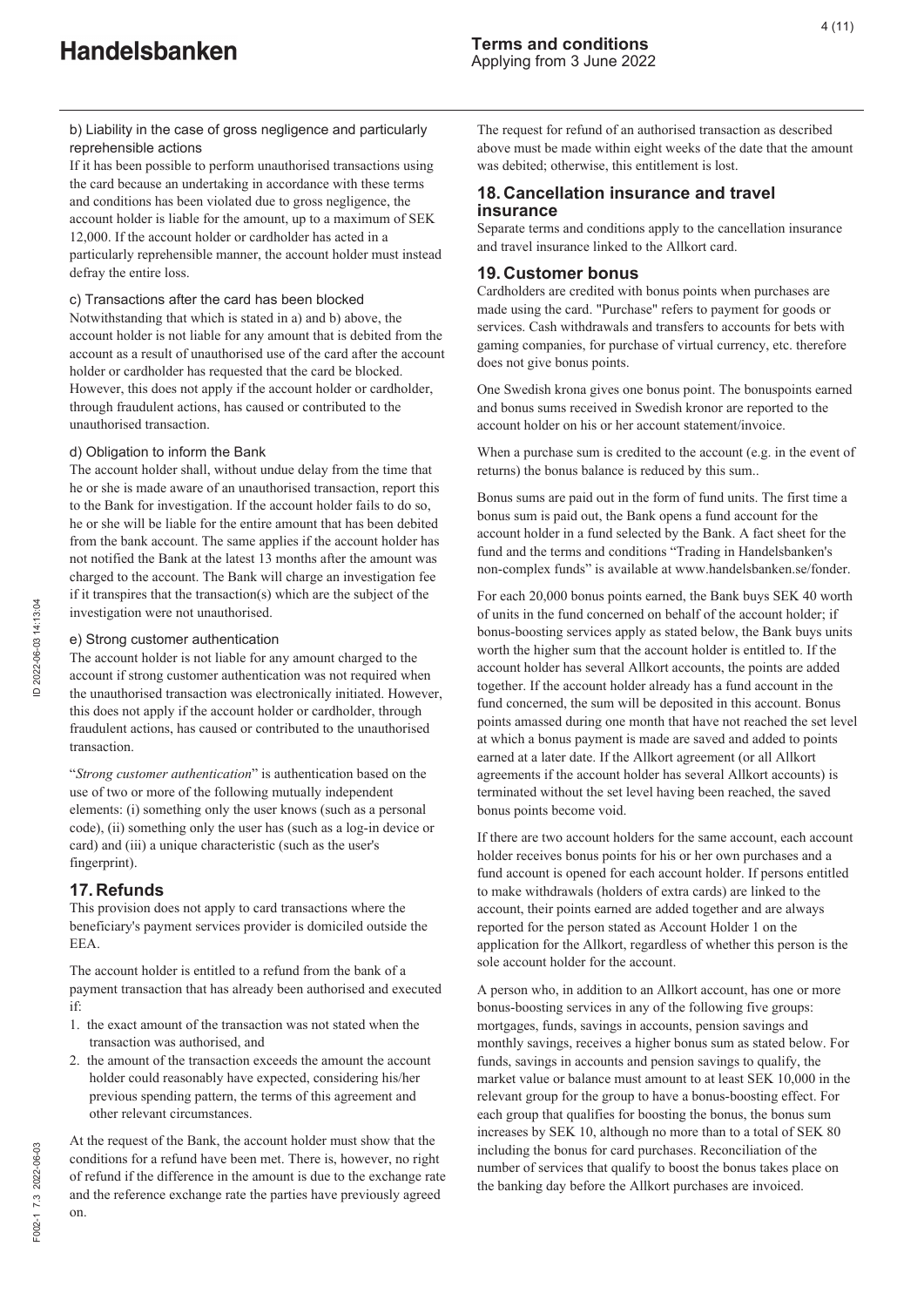Further details about which funds, accounts or other savings schemes increase bonuses can be obtained from the Bank's branches and in Online Banking.

The Bank reserves the right to discontinue or change the bonus programme, which includes removing or replacing bonus-boosting services, without terminating the agreement and at any time it chooses.

The customer can decline the right to the Bonus Programme by informing the Bank. This will not affect the annual fee for the card. The customer can reactivate the Bonus Programme at any time by informing the Bank but the benefit of the Bonus Programme will only apply from the date of reactivation and not retrospectively.

The Bank's services under the terms and conditions are not offered at natural persons resident outside Sweden or to persons in other countries where the Bank is required to have taken registration measures or similar measures. The Customer and the Bank therefore agree that for such customers, the Bank can limit its undertakings under the terms and conditions and that the Bank is entitled to terminate the bonus programme with immediate effect.

If the customer is not a Swedish citizen or resides outside Sweden, the rights and obligations of the Customer and the Bank under these terms and conditions may be subject to restrictions or foreign law.

#### **20. Transfers**

Transfers can be made from the Allkort account to another account with the Bank or with another bank in Sweden, via Handelsbanken Online Banking or telephone services, or at a bank branch.

#### **21. Registration and authorisation of transfers**

In order for a transfer to be executed, the account holder must enter the following information when registering:

- 1. the account from which the transfer is to be made
- 2. beneficiary's account number
- 3. amount
- 4. transfer date (cannot be selected when registering at a branch)
- 5. message to beneficiary

The transfer is authorised once the account holder has consented to it being executed, in accordance with the instructions given by the Bank in conjunction with registration. If registration and authorisation are carried out via Handelsbanken Online Banking or telephone services, and a transfer date in the future has been specified, the order can be revoked up until midnight on the day before the transfer date.

#### **22. Receipt of transfer orders and execution time**

A transfer order registered via Handelsbanken Online Banking or telephone services is received by the Bank when it is authorised. Orders for transfers to another bank that are authorised after the cut-off time specified by the Bank (currently 2 p.m.), or on a day which is not a banking day, are considered to have been received on the following banking day. However, if a transfer date in the future has been selected, the order is always considered to have been received by the bank on the transfer date.

An order registered via a bank branch is considered to have been received by the Bank when it reaches the Bank. Orders that reach the Bank after the bank branch's closing time, or on a day which is not a banking day, are considered to have been received on the following banking day.

Transfers to another account with the Bank take place immediately after the order has been received. When making a transfer to an account with another bank, the Bank is responsible for ensuring that the amount is available to the beneficiary's bank on the banking day after the order is received, at the latest.

### **23. Deposits/incoming payments**

When there is a deposit on/incoming payment to the account, the Bank will make the funds available to the account holder by crediting the account as soon as possible after the Bank has received the funds and information regarding the deposit/payment. If information about the account is missing or incorrect, the Bank notifies that the account holder has funds in the Bank. Salary, pension, etc., are made available to the account holder on the payment date determined by the payer.

The Bank has the right to recapture deposited funds in the account if this took place incorrectly, such as cases in which the amount is credited to the wrong beneficiary according to the payment transaction or if too much money is deposited into the account.

If the amount is in a currency other than Swedish kronor, conversion is carried out before the account is credited. For the conversion, the Bank uses a reference exchange rate which is the rate applying on the currency market for purchase of the currency in question at the time the Bank performs the payment transaction.

In the case of payments from abroad, the payer should use IBAN (International Bank Account Number) and BIC (Bank Identifier Code) to reduce the risk that a payment is delayed because of incorrect or incomplete payment information. The use of IBAN and BIC is mandatory for all cross-border payments in euro within the EU/EEA. Information on IBAN and BIC is available from in Handelsbanken Online Banking under Account information, or from bank branches.

If the payer's bank can demonstrate that the Bank has received the payment transaction, the Bank is responsible for the payment transaction having been executed correctly. In such cases, provided that the account holder has reported in accordance with Section 25, the Bank shall immediately put the payment transaction amount at the account holder's disposal, or credit the account holder's account with the equivalent amount.

#### **24. Responsibilities when payment transactions are carried out**

The account holder is responsible for the information submitted in a payment order being complete and correct, and for ensuring that sufficient funds for the payment transaction to be executed are available on the account. The Bank is then responsible for ensuring that the amount is transferred to the beneficiary's bank. If the Bank can demonstrate that the receiving bank has received the transaction, the receiving bank is responsible for placing the amount at the disposal of the beneficiary. If the beneficiary's bank returns the amount to the Bank, the Bank will refund it to the account holder.

The corresponding responsibility for the Bank to transfer the amount applies in the case of payment transactions that are initiated via the beneficiary (card purchases), provided that the payment order has been transferred correctly to the Bank from the beneficiary's bank.

The Bank's responsibilities in the case of deposits or incoming payments are described above.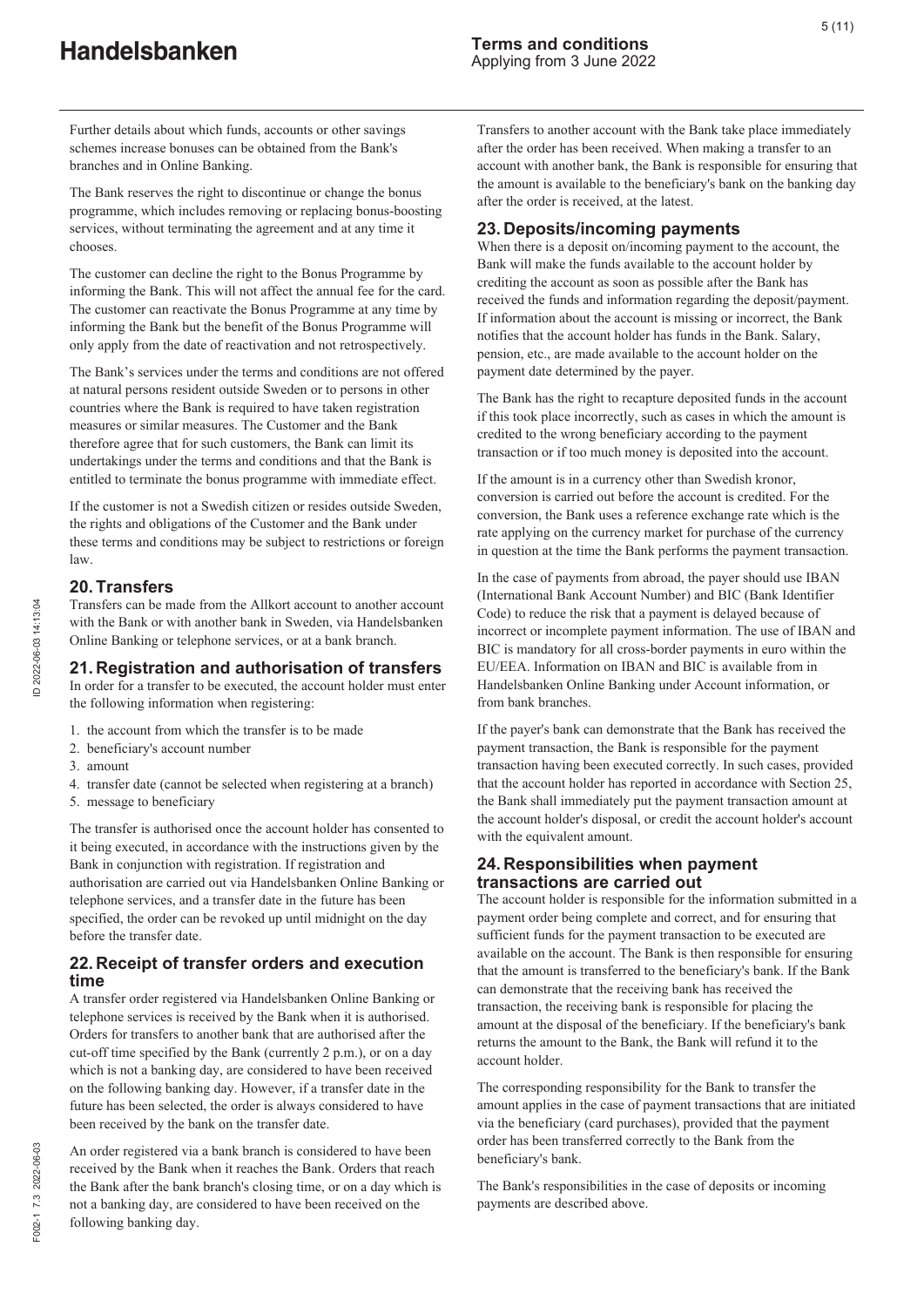# **25. Liabilities if payment transactions are not executed, or are executed incorrectly**

If a payment transaction amount, despite conditions for transfer being fulfilled, has not been transferred to the beneficiary's bank, or if the payment transaction has been carried out incorrectly in any other manner, the Bank shall without undue delay refund the amount or restore the balance of the debited payment account to the amount it would have been, had the incorrectly carried out transaction not taken place.

The account holder is entitled to compensation for fees and interest incurred because a payment transaction has not been carried out, or has been carried out incorrectly, and this is not due to the account holder.

If the account holder has provided erroneous information in the payment order (e.g. an incorrect account number), the Bank is not liable for the payment transaction not being carried out, or being carried out incorrectly. However, at the request of the account holder, the Bank is obliged to take reasonable action to secure the return of the funds relating to the payment. For this service, the Bank is entitled to charge a special error investigation fee.

Regardless of whether the Bank is liable under the first paragraph or not, the Bank must, as soon as possible after the account holder's request, and at no cost to the account holder, attempt to trace the payment transaction and notify the account holder of the result.

For payments initiated by the beneficiary, the following applies. If the beneficiary's bank is not liable for the payment transaction visà-vis the beneficiary, the Bank is responsible to the account holder for the payment transaction being executed correctly. In such cases, provided that the account holder has reported in accordance with Section 25, the Bank shall immediately refund the transaction amount to the account holder, or restore the debited account to the balance it would have had if the improper transaction had not occurred.

#### **26. Notification of unauthorised transactions or transactions performed incorrectly**

The account holder must as soon as possible be informed of executed payment transactions made available to the account holder on advices, withdrawal or deposit slips, account statements or otherwise.

The account holder shall, without undue delay after becoming aware of an unauthorised transaction or that a payment transaction has not been carried out, or has been carried out incorrectly, notify the Bank thereof and request rectification in accordance with the Bank's applicable procedures (complaint). However, notification to the Bank must not be made later than 13 months after the debit date. If rectification is requested at too late a date, the account holder cannot invoke the error against the Bank.

The account holder is obliged to provide the information the Bank requires to investigate the transaction which has been questioned.

# **27. Account statement/invoice**

All transactions, balances and information relating to amounts to be paid are presented on the statement/invoice which is sent to the account holder every month, provided that there have been transactions during the said period. If the account holder has not received a statement/invoice, despite there having been transactions during the preceding period, he or she must contact the Bank.

# **28. Paying off debt on the account**

If the Bank has granted a credit facility for the account, the account holder must repay the debt on the account, either in full or in

monthly instalments to the Bank. These payments must be made by the last banking day of the month, and must amount to at least one twentieth (1/20) of the debt as at the 15th of the same month, rounded upwards to the nearest SEK 5, but no less than SEK 150. If the account holder makes use of the opportunity to pay in instalments, the credit terms for the account are applied for any outstanding debt. If payment is not made in time, the Bank is entitled to block the use of the account or card until payment has been completed.

#### **29. Interest**

Interest on debt and interest on the credit balance are calculated for each calendar day and at an annual rate of interest according to the 365/365 model (366/365 for leap years), i.e. the actual number of days on the basis of a year of 365 days. The interest rates that apply when the account is opened are stated in the Allkort agreement.

Information on changes in interest rates or the basis for calculating them will be provided to the account holder before the change takes effect. Information on prevailing interest rates is always stated on account statements/invoices and on the Bank's website.

In January each year, statements regarding interest on debt and interest on the credit balance are sent to the Swedish tax authorities.

*Interest on debt* is calculated on utilised credit up to the 15th day of every month that interest is debited from the Allkort account, in the first place from deposited funds, and in the second place from credit granted by the Bank.

The Bank may change the interest rate on debt with immediate effect, if this is justified by:

- 1. credit policy decisions
- 2. changes in borrowing costs for the Bank, or
- 3. other cost changes which the Bank could not reasonably have foreseen when the facility was granted.

*Interest on the credit balance* is currently calculated on a maximum sum of SEK 100,000. The interest on deposited funds is calculated from and including the banking day after the deposit date. However, interest on funds transferred from another account that the account holder has at the Bank is calculated from and including the deposit date. Interest on salary, pension, etc. that is deposited on the account is calculated from and including the disbursement date. Interest on funds withdrawn is calculated up to and including the day before the withdrawal date. Interest is deposited to the account at the end of each year or when the account is closed. The Bank is obliged to withhold tax on the interest in accordance with the regulations applying from time to time. The Bank has the right to change the interest rate on the credit balance with immediate effect.

#### **30. Penalty interest, etc.**

If payment of debt, interest on debt, or fees is not effected when due, the account holder must pay a penalty fee and separate penalty interest on the overdue amount until payment is made.

On amounts not overdue, the usual interest rate continues to apply. Penalty interest is calculated at the interest rate applying to the credit facility (the interest rate on debt), plus five percentage points or, when the entire credit facility is due, one percentage point.

#### **31. Fees and costs**

For the services provided by the Bank relating to the card, fees are charged according to the applicable price list. The Bank debits these fees from the Allkort account. An annual fee for the card is debited from the account in the month determined at the start of the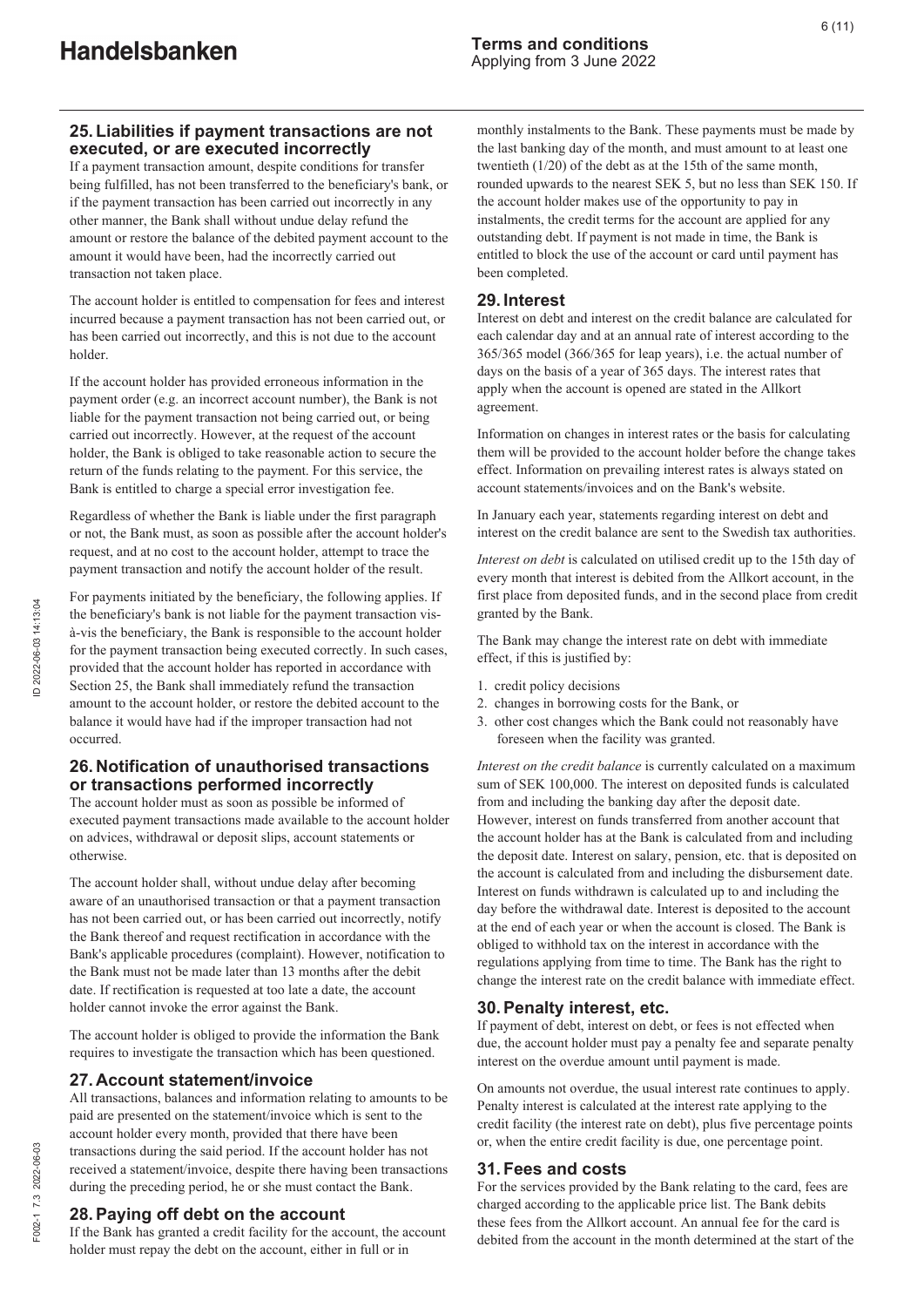agreement, and every twelfth month thereafter. If the agreement ceases to apply before the expiry of the period for which an annual fee has been paid, the account holder is entitled to a refund of the portion of the fee for the time after the cessation of the agreement. Unless otherwise agreed, the funds will be paid to the account holder's account with the Bank.

The Bank's costs for collecting claims against the account holder, including costs for written payment reminders, shall be paid by the account holder. The Bank may debit the account with amounts corresponding to charges, costs and outlays for orders effected on behalf of the account holder and for payment of other due claims which the Bank has on the account holder (setting-off). Such amounts may not be set off against salary, pension or comparable funds that are necessary to the account holder's subsistence.

#### **32. Unauthorised overdrafts**

If the account becomes overdrawn, the account holder must immediately cover the overdraft by making a deposit to the account. This type of overdraft will also incur an overdraft fee and that separate interest is charged on the overdrawn amount until such time as it is paid off. For an Allkort account without a credit facility, the interest rate is the Riksbank's reference rate applicable at any time, plus a margin of 15 percentage points. For an Allkort account with a credit facility, the interest rate is the Allkort account interest rate on debt applicable at any time, plus a margin of 10 percentage points.

#### **33. The Bank's request for the information required to achieve customer due diligence**

The Bank is entitled to request that the account holder provide the information and data which, in the Bank's assessment, are necessary to achieve adequate customer due diligence pursuant to the Swedish Act (2017:630) on Money Laundering and Terrorist Financing (Prevention). The information must be provided within the time frame determined by the Bank.

#### **34. Termination of the agreement**

The agreement regarding the Allkort card is valid until further notice.

The account holder or account holders individually may terminate the agreement with immediate effect. A request to stop the card does not constitute a termination of the agreement, unless this is specifically requested.

The Bank may terminate the agreement by giving at least two months' notice in writing. However, the agreement may be terminated by the Bank with immediate effect if

- the account holder or cardholder has breached the agreement in a material way, or
- the Bank, in its assessment, does not have adequate customer due diligence pursuant to the Swedish Act (2017:630) on Money Laundering and Terrorist Financing (Prevention), or if there is reason to assume that the account holder will act in such a way that the Bank will not be able to comply with the aforementioned law.

When the agreement has been terminated by giving notice thereof or for any other reason, the current debt falls due for immediate payment. At the same time, the right to use the card for new payments, cash withdrawals and cash deposits ceases. In this situation, the card must immediately be destroyed. The account holder is liable for payment for transactions made before the right to use the card ceased but which were not booked on the Allkort account until after the time of termination, and also for transactions carried out although the right to use the card has ceased.

The previous paragraph regarding the consequences of termination also applies when there are two account holders and only one of them has terminated the agreement.

#### **35. The right of the Bank to cancel the use of credit**

The Bank may cancel the use of credit on the Allkort account with immediate effect, if any of the following circumstances applies:

- 1. The account holder has committed a breach of the agreement that is not insignificant.
- 2. The collateral for the credit facility or for other obligations of the account holder towards the Bank is no longer satisfactory.
- 3. The account holder has used the Allkort account improperly, incurring an overdraft of the limit.
- 4. There is reasonable cause to assume that the account holder will not meet his or her payment obligations towards the Bank.
- 5. the Bank, in its assessment, does not have adequate customer due diligence pursuant to the Swedish Act (2017:630) on Money Laundering and Terrorist Financing (Prevention), or if there is reason to assume that the account holder will act in such a way that the Bank will not be able to comply with the aforementioned law

If the Bank has cancelled the use of credit in accordance with this point, the account holder shall immediately destroy all his or her cards.

#### **36. The right of the Bank to give notice of early repayment of the credit facility**

The Bank is entitled to terminate the credit facility linked to the card at any time determined by the Bank, if any of the following circumstances should apply:

- 1. The account holder is significantly overdue with payment.
- 2. The security pledged for the facility has deteriorated significantly.
- 3. It is obvious that the account holder, by absconding, concealing property or similar behaviour, is avoiding paying the debt.

If the Bank wishes to receive early repayment in accordance with sub-section 1 above, a period of notice of not less than four weeks applies, counted from the date when the Bank sends a notice of the termination by registered post to the account holder, or notice of the termination reaches the account holder without such action being taken.

If the Bank has demanded early repayment in accordance with subsection 1, the account holder is still not compelled to pay in advance if, before expiry of the period of notice, he or she pays the due amount plus a delay penalty.

If, by virtue of the provisions in the preceding paragraph, the account holder has previously been released from his or her obligation to repay the credit facility, the provisions of that paragraph do not apply.

#### **37. Right of withdrawal relating to the credit**

The account holder has the right to withdraw from a credit agreement by submitting or sending a message to this effect to the Bank within 14 days of the date the credit agreement was entered into, or from the date the borrower is made aware of the terms and conditions of the agreement and other information, if this occurs at a later date than when the agreement was entered into.

The account holder must as soon as possible and at the latest within 30 days of the date that the message was submitted or sent repay the whole of the utilised credit amount plus accrued interest.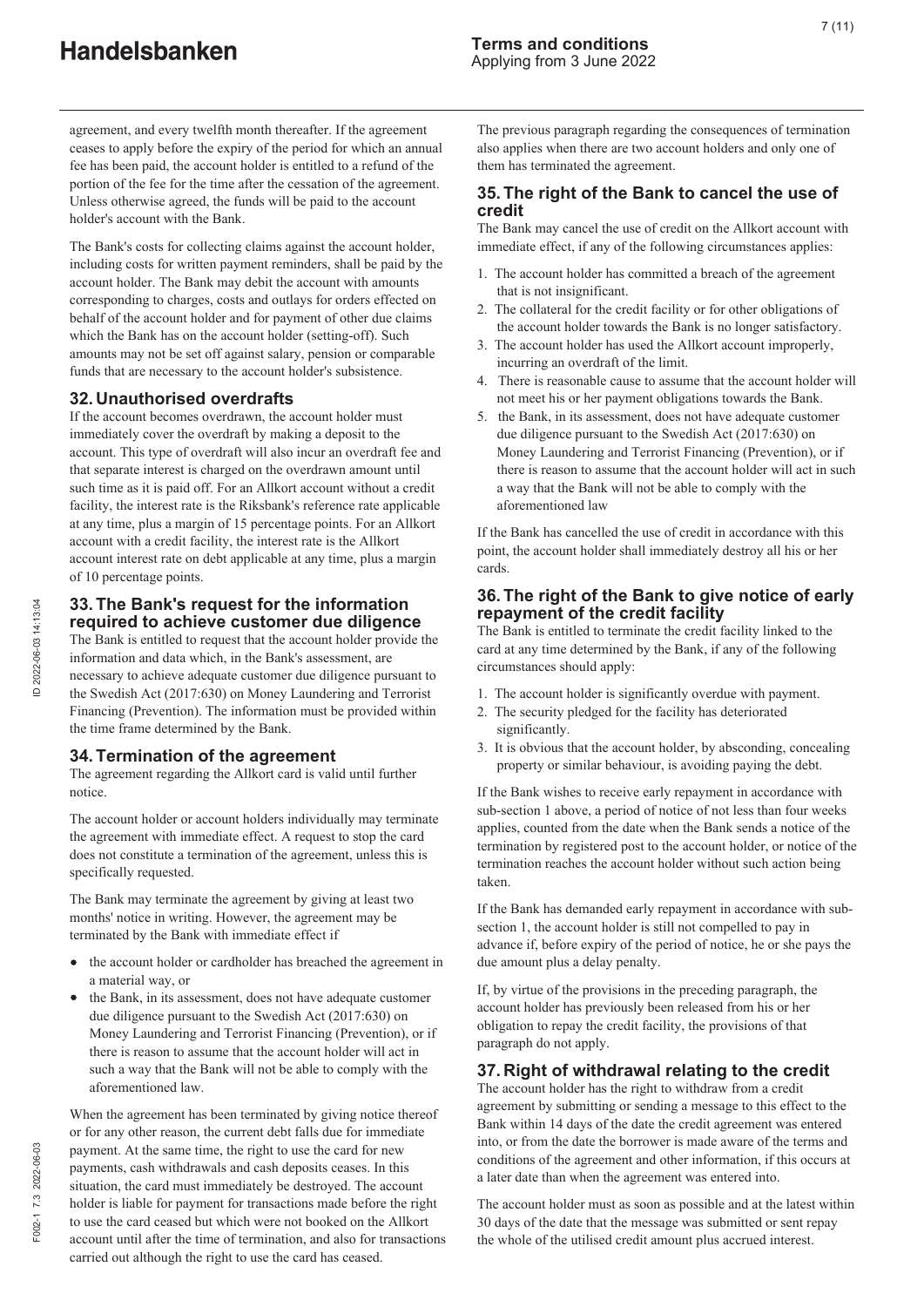Interest is due from the time the credit is utilised as stated in the provisions of these terms and conditions. The interest cost per day comprises the annual interest cost (utilised credit multiplied by the contracted interest rate) divided by 365.

The above applies even if there are several account holders and only one of them has exercised the right of withdrawal.

The Bank must immediately and at the latest within 30 days of the day the Bank received the message repay the fees that the borrower has paid due to the credit with the exception of fees the Bank may have paid to the public sector. If the account holder utilises his/her right of withdrawal concerning the credit agreement, nor is the account holder bound to related agreements concerning services entered into as a result of the credit agreement, such as loan protection insurance.

### **38. Misuse register**

A report may be made to the misuse register if a credit facility has been terminated in cases where payment duty has been grossly neglected, a credit limit has been grossly exceeded, or the credit facility has been granted under false pretences.

Any damage which occurs in other circumstances shall not be compensated by the Bank, provided the Bank has exercised normal standards of care. The Bank is not liable for indirect damage unless the damage was caused by gross negligence on the part of the Bank.

If the Bank is prevented from executing payments or from taking other action as a consequence of such events as are set forth above, the action shall be postponed until the cause of the delay is removed. In the event of a postponement of payment, the Bank shall, if it is committed to pay interest, pay such interest at the interest rate prevailing on the due date for the postponed payment. Where the Bank is not committed to pay interest, the Bank shall not be obliged to pay interest at a higher rate than the prevailing reference rate of Sveriges Riksbank pursuant to section 9 of the Swedish Interest Act (1975:635), plus two percentage points.

Where a circumstance as referred to above prevents the Bank from receiving payments, the Bank shall, as long as the obstacle exists, be entitled to interest only on the terms prevailing on the due date of the payment.

# **39. Reporting information to the credit register**

If a credit facility on an Allkort account has been granted against a personal guarantee (Sw: borgen), or wholly or partly without any security, particulars of the credit will be given to the UC AB credit information agency. The company will enter particulars of the loan in a separate credit register. Only banks and credit market companies are able to obtain information from this register. Particulars are only provided of the total sum of the registered credits and the number of lenders and credits.

# **40. Payment plan**

Upon request and at no charge during the term of the credit, the account holder is entitled to receive a summary of when principal, interest and fees are to be paid (payment plan).

# **41. Notices, etc.**

#### a) General information

The Bank provides the account holder with information and notices in writing, in accordance with these terms and conditions. If the account holder has Handelsbanken Online Banking, the messages can be provided via this service. Otherwise, notices will be sent by post to the address that has been registered with the Bank. The Bank can also provide information by text message (SMS) to a

mobile phone number stated by the account holder/cardholder. Registered letters shall be deemed to have reached the addressee at the latest seven days after despatch, if the letter has been sent to the address set out in the agreement or which is otherwise known to the Bank.

If there is a change of name, address, phone number or if the card includes incorrect information, the Bank must be immediately notified of this.

The account holder is always entitled, upon request and at no charge, to receive the current terms and conditions for the Allkort card.

b) Notices regarding amendments to terms and conditions When terms and conditions are changed, a notice to this effect, which is transmitted via an electronic communication service such as Online Banking or Mobile Banking, is deemed to have reached the account holder as soon as the notice has been made available and the Bank has notified the account holder of this in the form of an electronic message such as an SMS text message or other form of electronic notification.

#### c) Notification in the case of unauthorised use and security risks

In the case of unauthorised use or security risks, the Bank will notify the customer by telephone, SMS text message, Online Banking, Mobile Banking or via www.handelsbanken.se. In any such contact, the Bank will never request sensitive information or codes related to the account holder's payment instrument (such as card details, log-in codes or signature information). If the customer is contacted by the Bank, by phone or SMS text message, the customer must always check by phoning the Bank at +46 (0)8 701 1000 or other publicly available switchboard number.

# **42. Amendment of terms and conditions**

The Bank is entitled to amend these terms and conditions without prior termination of the agreement. Notice of such amendments must be given at least two months before they start to apply. If the account holder does not approve of the amendments, he or she has the right to terminate the agreement with immediate effect prior to the date that the amendments come into force. If no termination is made, the account holder is deemed to have approved the amendments.

# **43. Limitation of the Bank's liability**

The Bank does not guarantee that it will always be possible to effect purchases, cash withdrawals or cash deposits at linked points of sale or banks. Thus, the Bank will not refund any additional costs which may arise if the cardholder has not been able to make a purchase, cash withdrawal or cash deposit.

The Bank shall not be held liable for any loss resulting from a Swedish or foreign legal enactment, the intervention of a Swedish or foreign public authority, an act of war, a strike, a blockade, a boycott, a lockout or any other similar circumstance. The reservation in respect of strikes, blockades, boycotts and lockouts applies even if the Bank itself is subjected to such measures or takes such measures. Any damage arising from other circumstances shall not be compensated by the Bank, provided the Bank has exercised normal standards of care.

However, in the case of performance of payment services, instead of that which is stated in the second paragraph above, the Bank, or the party engaged by the Bank, shall not be liable in cases of unusual or unpredictable circumstances over which the Bank, or the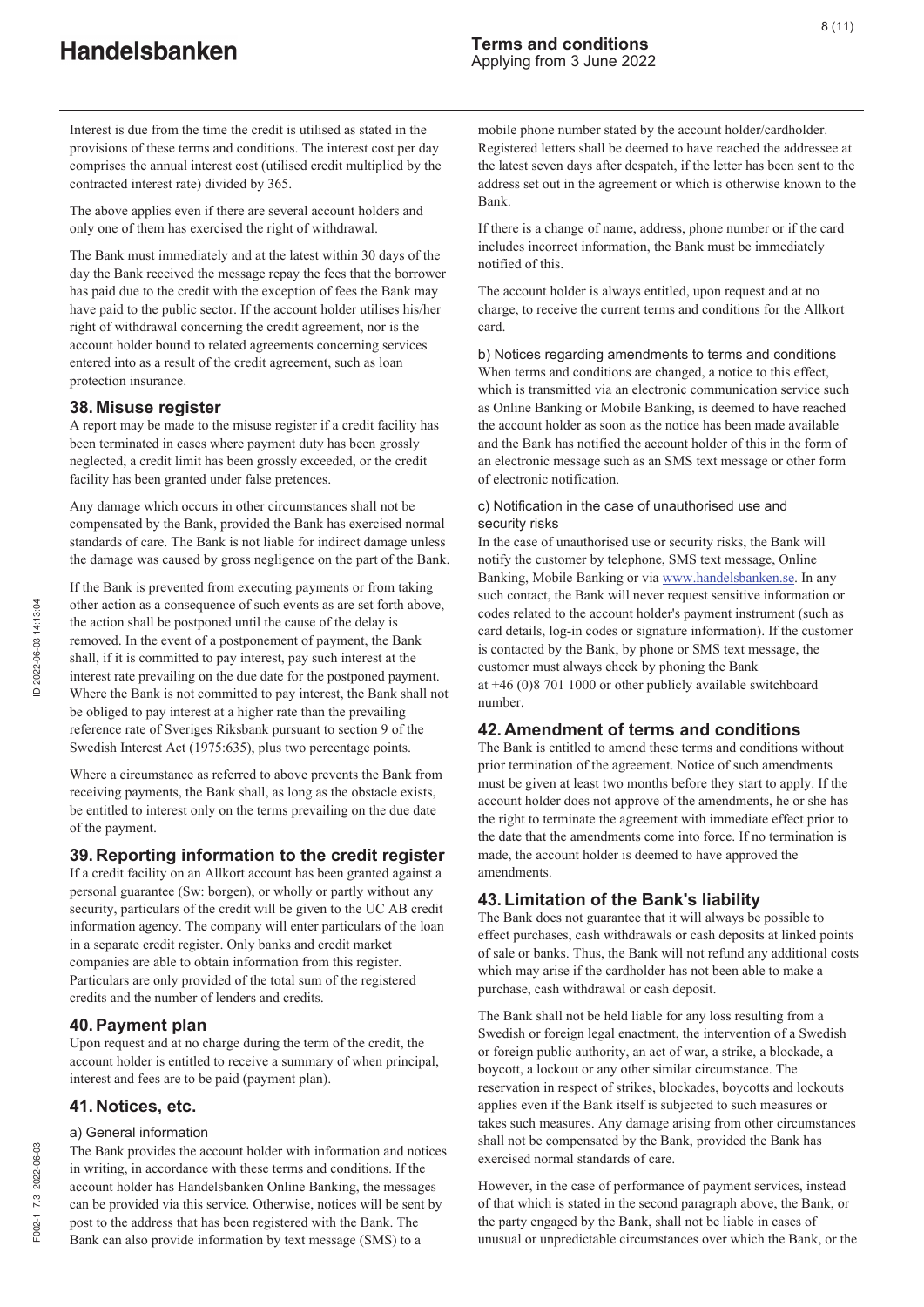party engaged by the Bank, has no influence and the consequences of which would have been impossible for the Bank, or the party engaged by the Bank, to avert despite all its efforts. Nor is the Bank liable when the Bank or the party engaged by the Bank is acting in accordance with Swedish law or Union law.

The Bank is in no case liable for indirect damage, unless the damage was caused by gross negligence on the part of the Bank.

If the Bank is prevented from executing payments or from taking other action as a consequence of such events as are set forth above, the action shall be postponed until the cause of the delay is removed. In the event of a postponement of payment the Bank shall, if it is committed to pay interest, pay such interest at the interest rate prevailing on the due date for the postponed payment. Where the Bank is not committed to pay interest, the Bank shall not be obliged to pay interest at a higher rate than the prevailing reference rate of Sveriges Riksbank pursuant to section 9 of the Swedish Interest Act (1975:635), plus two percentage points.

Where a circumstance as referred to above prevents the Bank from receiving payments, the Bank shall, as long as the obstacle exists, be entitled to interest only on the terms prevailing on the due date of the payment.

#### **44. Assignments**

The Bank is entitled to assign its claim in accordance with this agreement.

#### **45. Applicable law, resolution of disputes**

The Allkort agreement shall be subject to Swedish law.

If action is brought by the Bank, the dispute shall be resolved in a Swedish court of law. The Bank is entitled, however, to pursue a claim outside Sweden if the account holder is domiciled there or has assets in that country. The account holder may also, in order to find resolution to the dispute out of court, submit a request for rectification directly to the Bank or report the dispute to be considered by the Swedish National Board for Consumer Complaints (see below under "Resolution of complaints and disputes out of court"). The Bank may respond to the account holder's complaint verbally, for example by phone, or in a personal meeting. The Bank may also reply to the account holder by letter, in Online Banking, Mobile Banking, or as agreed by the account holder and the Bank in the individual case.

#### **46 Third-party providers**

The account holder may use payment services in the form of payment initiation services and account information services regarding payment accounts in the Bank. That is under condition that the account holder can access the account in question online via the Bank. These payment services are not provided by the Bank but by a third- party provider according to a separate agreement entered into between the account holder and the third party provider.

Authorisation of payment orders may be submitted to the Bank via a third party provider, but this does not affect the conditions regarding execution of payment orders (receiving of payment orders, execution time, the Bank's responsibility for execution of payment orders etc.) set forth in the agreement between the account holder and the bank regarding the account/payment service in question. Consequently, the account holder shall notify the Bank regarding unauthorised or incorrectly executed transactions even if the transaction was initiated by a Third party provider.

If the Bank deems that a third party provider should be denied access to the account holder's account, the account holder will be notified via Handelsbanken Online Banking. This is not the case, however, if doing so would be in conflict with legislation or if it is justifiable for security-related reasons not to provide such information.

*Payment initiation service* means an online service to initiate a payment order from a payment account with another payment service provider at the request of the account holder.

*Account information service* means an online service to provide a compilation of information regarding one or more payment accounts which the account holder has with one or more payment service providers.

*Third-party provider* means a payment service provider other than the Bank which has the required permits or is registered to provide payment initiation services and/or account information services.

#### **47. Price list**

#### **Card fees**

| Annual fee                   | <b>SEK 360</b> |
|------------------------------|----------------|
| Annual fee-, extra card_     | <b>SEK 100</b> |
|                              | SEK 75         |
| Card image of your choice_   | <b>SEK 123</b> |
| Replacement card with latest |                |
| selected image               | SEK 85         |

#### **Transaction fees**

#### Cash withdrawals in Sweden

| - currencies other than SEK in Bankomat AB's, |  |
|-----------------------------------------------|--|
|                                               |  |
| ot houle hugu ahoo woot offices arungeor      |  |

- at bank branches, post offices, currency exchange offices, etc. .................1% minimum SEK 10

#### Cash deposits in Sweden

|--|--|--|--|--|--|--|

#### Cash withdrawals outside Sweden

| - at bank branches, post offices, currency |  |
|--------------------------------------------|--|
|                                            |  |

- on purchases/withdrawals............................ 1,65%

#### **Other fees**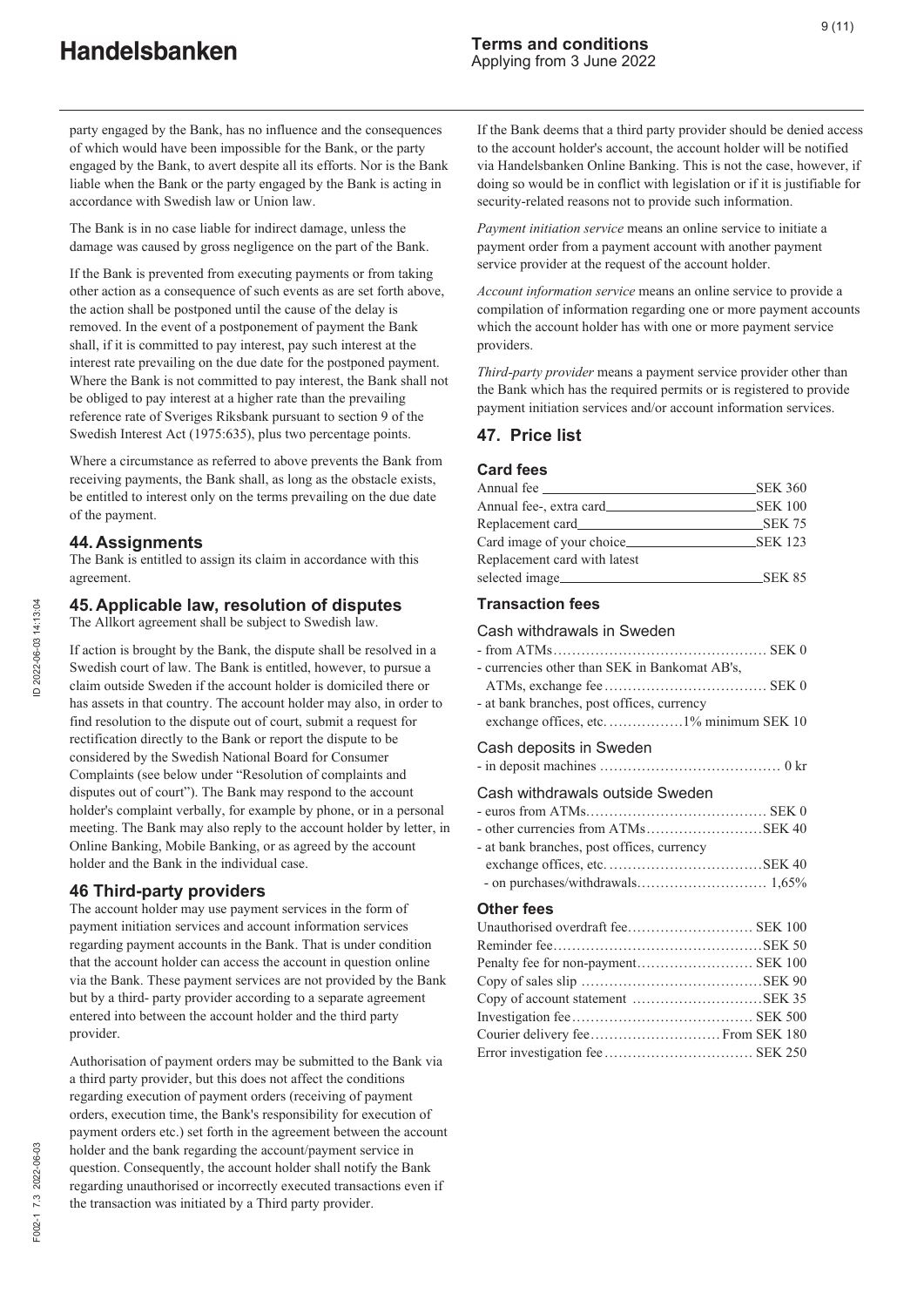# **Information**

# **Processing of personal data**

#### **Controller, etc.**

Svenska Handelsbanken AB (publ) (referred to below as "the Bank") is responsible (the controller) for the processing of the personal data that you provide in conjunction with entering into this service, or that is otherwise registered in conjunction with this service.

The information below that relates to you also applies to your guarantor, pledger, representative, trustee, or guardian.

#### **Purpose and legal basis**

#### Performance of contract

The basic purpose of the Bank's processing of personal data in conjunction with this service, and the legal basis for it, is to collect and check the personal data prior to making a decision on providing a service for you, and to fulfil the terms and conditions of our agreement.

#### Legal obligations

The data is also processed so that the Bank can fulfil its legal obligations or decisions by authorities. An example of such processing is the Bank's processing of personal data to be compliant with the Swedish Accounting Act and the Anti-Money Laundering Act, as well as the reporting requirements of authorities such as the Swedish Tax Agency, the Swedish Police and the Swedish Enforcement Authority.

#### Basis for analysis and marketing, etc.

The personal data is processed for marketing and customer research, which comprises background material for marketing, methods and business development, and risk management. Risk management also involves processing information about borrowers and credits to assess the quality of credits for capital adequacy purposes. Personal data may also be processed for use as background material for financial advisory services.

Personal data may be used for direct marketing, unless you have requested that this should be blocked.

Insofar as the Bank's actions are not conducted with the aim of fulfilling contractual terms and conditions, or required by law or the authorities, the legal basis for processing is generally that it is a legitimate interest for the Bank pursuant to the prevailing legislation.

#### **How long do we save personal data?**

We save personal data as long as it is necessary in order to fulfil our contractual terms and conditions for the service, and otherwise as required by law or decisions by authorities.

#### **Your rights**

You are entitled to receive information about the personal data about yourself that is being processed by the Bank, and to request the correction of erroneous or incomplete information.

#### **More information**

Comprehensive information about the Bank's processing of personal data and your rights in conjunction with this processing is available at www.handelsbanken.se.

#### **If you have any questions**

If you have any questions or comments on how the Bank processes your personal data, you are welcome to contact your branch office, or the Bank's Data Protection Officer at dpo@handelsbanken.se, or write to the following address:

Handelsbanken Data Protection Officer SE-106 70 Stockholm, Sweden

You are also always entitled to contact the Bank's Complaints Manager or the Swedish Authority for Privacy Protection with any complaints concerning the processing of personal data.

#### **Complaints and resolution of disputes out of court**

Complaints regarding the services in the agreement should primarily be addressed to the account holder's branch office. If the account holder is not satisfied, the account holder may contact the Bank's complaints officer at Handelsbanken, Central Customer Complaints, SE-106 70 Stockholm, Sweden, or by phone +46 8 701 1000. The Bank may respond to the account holder's complaint verbally, for example, by phone, or in a personal meeting. The Bank may also reply to the account holder by letter, in Online Banking, Mobile Banking, or otherwise as agreed by the account holder and the Bank.

The account holder may also contact the Swedish Consumers' Banking and Finance Bureau (Konsumenternas Bank- och Finansbyrå), the Swedish Consumers' Insurance Bureau (Konsumenternas Försäkringsbyrå) or, where applicable, the consumer affairs service in the account holder's municipality, with his or her questions and for information on banking services and complaints.